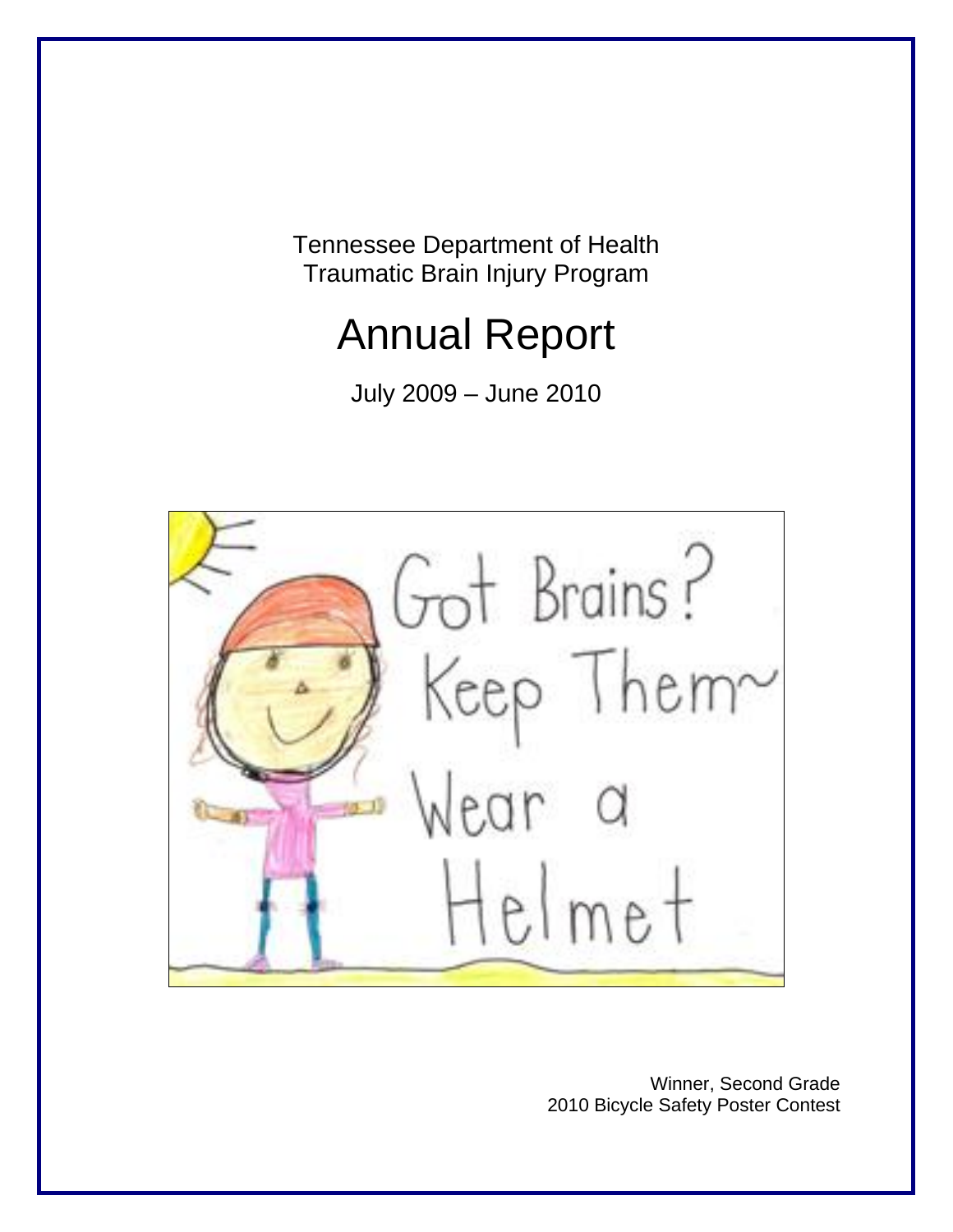## **Traumatic Brain Injury Program 2009-2010 ANNUAL REPORT**

## **EXECUTIVE SUMMARY**

In 1993, the Tennessee General Assembly passed legislation establishing the Traumatic Brain Injury (TBI) Program in the Department of Health. The TBI Program staff, with guidance from a nine-member, governor-appointed Advisory Council, is charged with expanding and revising existing state plans and services for persons with traumatic brain injuries. While much work remains, the program has achieved many accomplishments since its inception. This report contains specific information concerning the progress made from July 2009 through June 2010 in each of the major components of the Traumatic Brain Injury Program.

## **Traumatic Brain Injury Advisory Council**

The nine-member governor appointed Advisory Council has met quarterly since 1994. The Council is composed of individuals dedicated to improving the lives of TBI survivors in Tennessee. Their guidance and recommendations have been invaluable to the development of the TBI program. All major decisions regarding use of the TBI trust fund and program activities are made in collaboration with the Council and are subject to the approval of the Commissioner.

## **Federal Grant**

In March 2010, the TBI Program was approved for the continuation of the three-year, \$375,000 per year, HRSA Implementation grant to continue the work of Project Brain. The Department of Education is providing the match money, currently \$100,000 per year. Since the original grant award in 2000, the TBI Program has received a total of \$1,050,000 in federal funding, and \$400,000 from the Department of Education for matching funds.

## **Case Management**

Service Coordinators are established in eight locations and cover all 95 counties, providing case management services to TBI survivors and their families. Through a contract arrangement, each non-profit agency has established a Family Support Center in their respective area for the purpose of providing the following services for children and adults with traumatic brain injury: providing information; making referrals to services and agencies; assisting consumers in applying for and accessing services; advocacy; support group development; and the development of new programs and activities. The role of the Service Coordinator is to assess an individual survivor and to coordinate available resources within the community.

## **Directory of Program and Services**

A comprehensive resource directory, "*The Traumatic Brain Injury Services Directory and Resource Information Guide*" has been developed and distributed statewide. The first edition was produced in December 1995 and has been updated each year. These directories are distributed to health care facilities and TBI professionals across the state, and have served to increase awareness of the TBI program.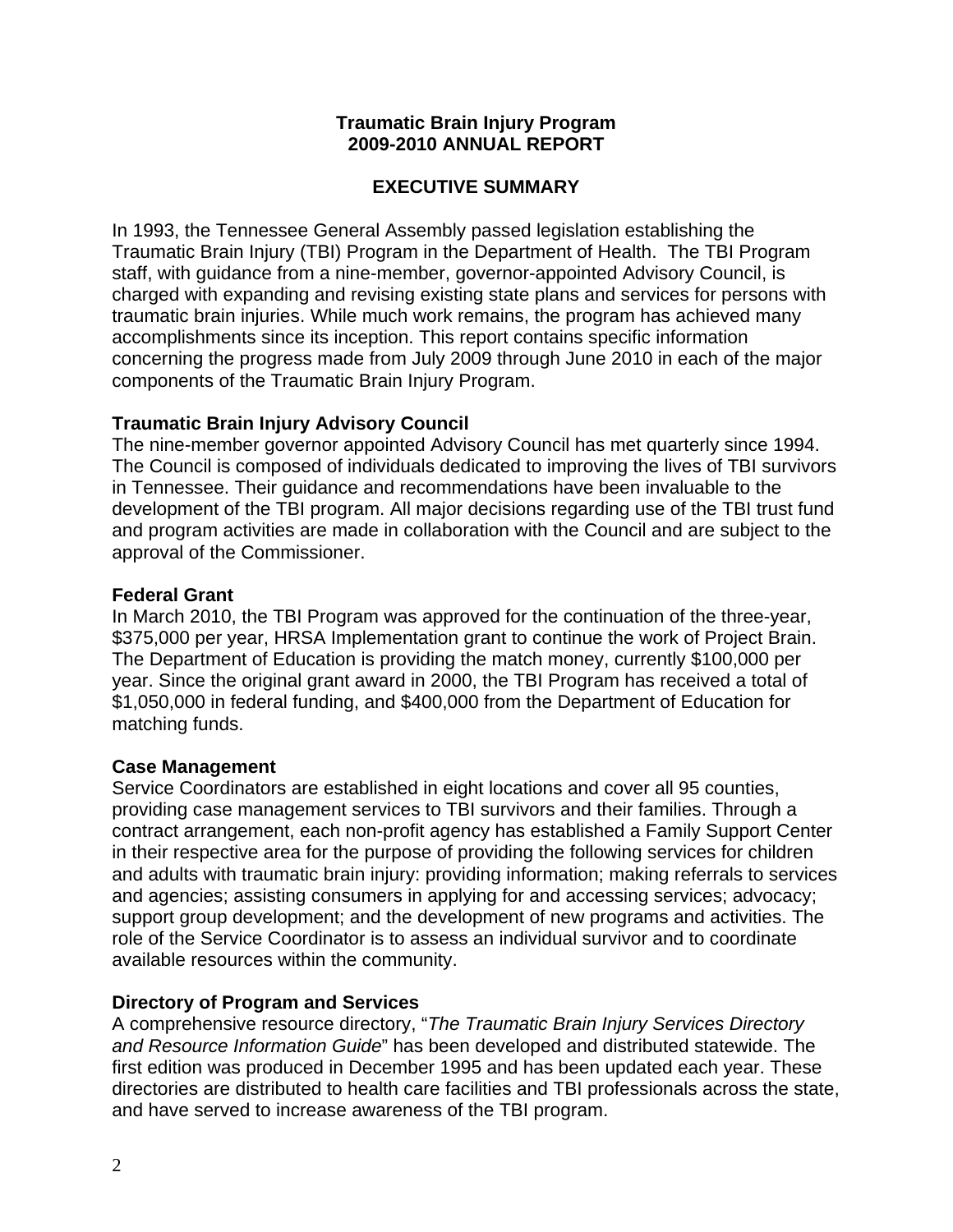## **Traumatic Brain Injury Registry**

Hospitals are mandated to provide information to the department and all are in compliance. Data is available starting from the first quarter of 1996. Analysis of the data allows staff to pinpoint where and how injuries are occurring, what age groups are affected, etc. and enables the development of programs to prevent injuries. During FY09, the number of persons in Tennessee admitted to the hospital with at least one head injury diagnostic code was 8,004. All Tennessee residents listed on the registry receive a letter and program brochure to inform them of the services available through the TBI program. The TBI Medical Social Worker primarily handles the calls on the 800 line.

## **Clearinghouse**

The TBI Information Clearinghouse includes numerous articles, books, videos, and pamphlets as well as information on available programs and services across the state. The Clearinghouse averages 350 calls a month. Typical information provided includes referrals to rehabilitation facilities, information on day programs, respite care, transportation and financial issues. The TBI newsletter, *TBI Headlines,* is printed and distributed biannually. The Program has a web page on the department website: <http://health.state.tn.us/TBI/Index.htm>

## **Education and Prevention**

The Health Educator provides education and training on traumatic brain injury and relevant services; facilitates training on a variety of brain injury issues; and provides prevention programs. The Health Educator has provided in-services and training to regional health councils, domestic violence shelter staff, counselors, police officers, members of the Tennessee Public Health Association, vocational rehabilitation counselors, injury prevention staff, and other relevant professionals.

The TBI program provides funding each year for the Brain Injury Association of Tennessee conference, and allocates \$20,000 annually to fund regional educational conferences on issues related to brain injury. The target audience is brain injury survivors, their families and caregivers, and the professionals who work with them.

## **Traumatic Brain Injury trust fund**

The fund has been established by the Department's Bureau of Administrative Services and revenues have been deposited into the fund as they have been received.

## **Grant Programs**

The TBI program is authorized to provide grants to county and municipal governments and/or not-for-profit organizations for home and community based programs to serve the needs of TBI persons and their families. Since 1995, the TBI Program has awarded numerous grants for a variety of projects.

# **Conclusion**

Although much progress has been made, much work remains. The TBI Advisory Council extends their gratitude to the General Assembly for the opportunity to improve the lives of TBI survivors statewide.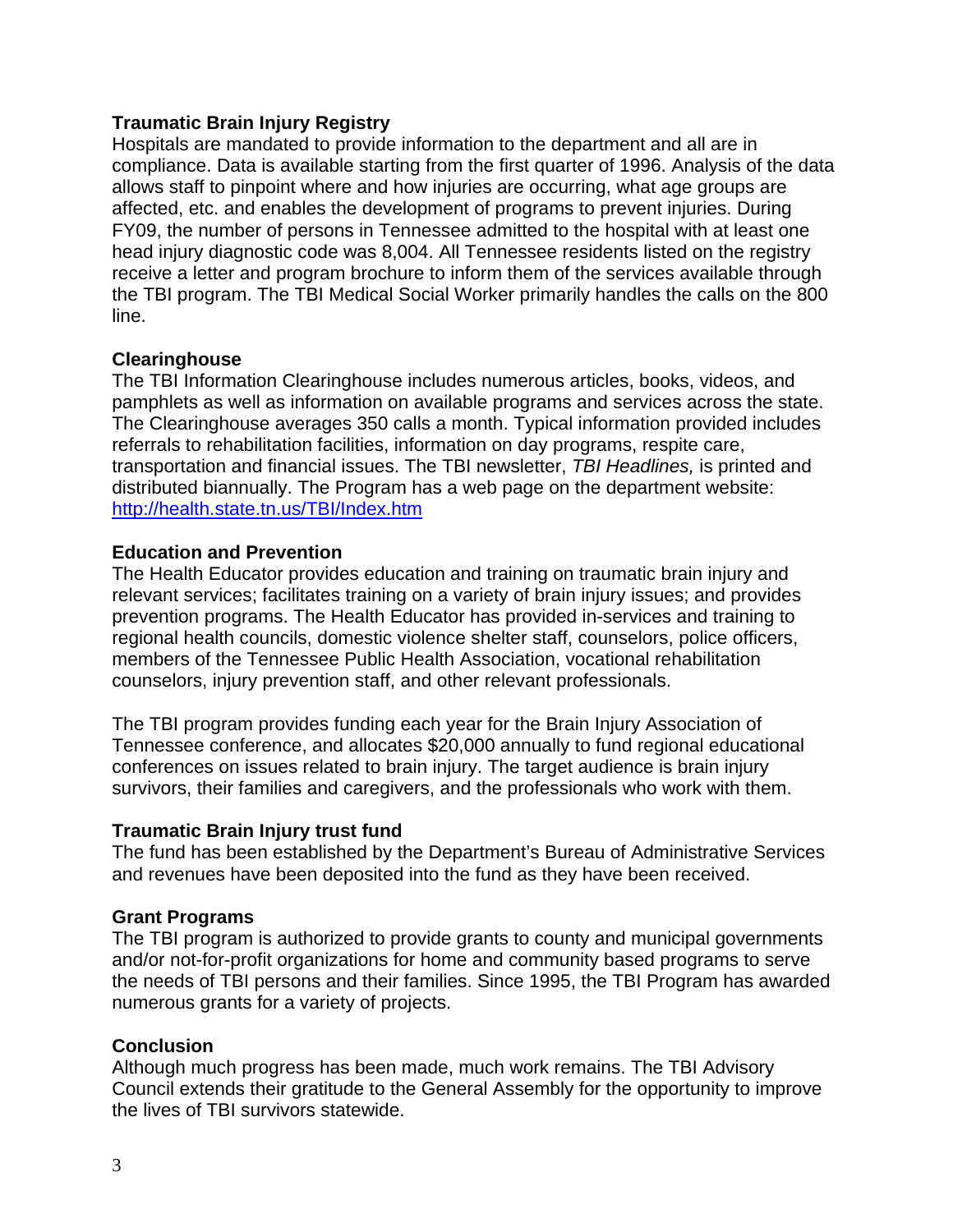# **Tennessee Department of Health Traumatic Brain Injury Program ANNUAL REPORT July 2009– June 2010**

In 1992, survivors of traumatic brain injury from across the state petitioned the Tennessee General Assembly to establish a brain injury program within state government. The Traumatic Brain Injury Program was legislatively established in 1993 to address the special needs of survivors of brain injuries and their families.

This report contains specific information concerning the progress made from July 2009 through June 2010 in each of the major components of the Traumatic Brain Injury (TBI) Program, as well as pertinent historical information. The TBI Program is housed in the Department of Health, Bureau of Health Services Administration. Program staff includes a Program Director, Medical Social Worker, and Public Health Educator. A Statistical Analyst oversees the TBI registry.

The enabling legislation calls for the establishment of a state TBI registry, a TBI Trust Fund, and describes a number of duties for the Coordinator. Each of these areas is addressed by first citing the Tennessee Code Annotated (T.C.A.) followed by a description of activities and progress.

# **T.C.A. 68-55-102. Advisory Council established**

## **T.C.A. 68-55-103 Duties**

The Traumatic Brain Injury Advisory Council was legislatively established to provide advice and guidance to the TBI program staff. The nine-member Council is appointed by the Governor and includes representatives from the Departments of Education, Human Services, and Mental Health/Developmental Disabilities. An additional member represents the Tennessee Hospital Association. Five of the nine members represent the category of TBI survivor, family member or primary care giver. The Council was organized in 1994 and has met quarterly since that time.

The duties of the advisory council are to advise the TBI coordinator in developing program policies and procedures, to make recommendations and perform such other duties as necessary for implementation of a state-wide plan to assist TBI persons and their families. The Advisory Council is composed of individuals dedicated to improving the lives of TBI survivors in Tennessee. Their advice and recommendations have been invaluable to the development of the TBI program. All major decisions regarding use of the TBI trust fund and program activities are made in collaboration with the Council and are subject to the approval of the Commissioner.

Council members have identified the needs of survivors and designed grant programs to meet those needs. They recognized the benefit of providing education and awareness on brain injury issues and approved funding for regional brain injury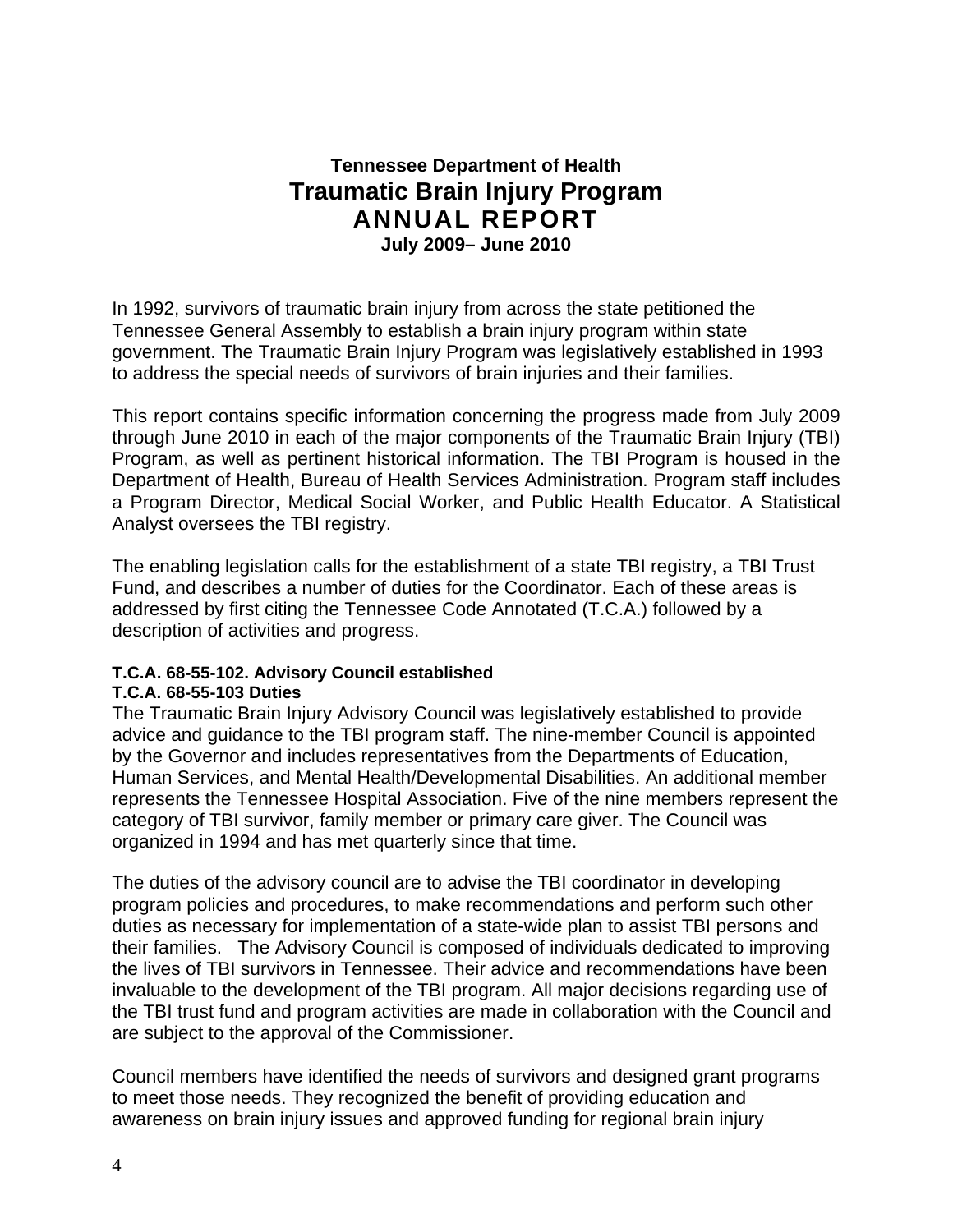conferences. In 2004, Council members were very influential in getting legislation passed to further increase fines on traffic violations, which added to revenues for the TBI Program. In addition, each year the Council has recommended opposition to legislation that would revoke Tennessee's mandatory motorcycle helmet law.

## **T.C.A. 68-55-202. Duties.** –

**(a) The TBI coordinator shall:** 

**(1) Aggressively seek and obtain funding, on an ongoing basis, from all available sources, including but not limited to Medicaid waivers and for expansion of the Medicaid program, private and federal funds needed to implement new state plans and services, and to expand and revise existing state plans and services for persons with traumatic brain injuries, including case management; Response:** 

The TBI Program Director continually seeks additional funding from all available sources.

**Medicaid Waiver:** Work has continued since 2000 concerning the submission of an application for a Medicaid Waiver to serve TBI survivors. The TBI Advisory Council and the TBI community has worked very hard to garner support.

**Federal Grant award**: Beginning in 2000, the Traumatic Brain Injury Program was awarded a grant from the U.S. Health Resources and Services Administration (HRSA). The original three-year grant had as its focus the provision of education and training for educators, families, and health professionals who support students with TBI. The overall goal of Project Brain is to improve educational outcomes for children with brain injuries in Tennessee.

The TBI Program was awarded post-demonstration grants in 2004 and 2005. In 2006, a three-year partnership grant was awarded. Project Brain has targeted 18 counties involving 21 school districts for TBI awareness and instructional support. The project seeks to link hospital and community health providers with school professionals for identifying and addressing the needs of students with brain injuries. A specially designed TBI curriculum, Brain Injury 101, is used to train teams of educators, health professionals and families. Community-based TBI Resource Teams have been recruited and trained to provide expertise and sustain educational support for students with brain injury. By June 2010, there were Resource Teams in eighteen school systems; two team members have become certified brain injury specialists (ACBIS); and approximately 5,600 people have participated in Brain Injury 101 training. Project Brain provides training in any school system in the state upon request.

In March 2010, the TBI Program was approved for the continuation of the three-year, \$375,000 per year, HRSA Implementation grant to continue the work of Project Brain. The Department of Education is providing the match money, currently \$100,000 per year. Since the original grant award in 2000, the TBI Program has received a total of \$1,050,000 in federal funding, and \$400,000 from the Department of Education for matching funds.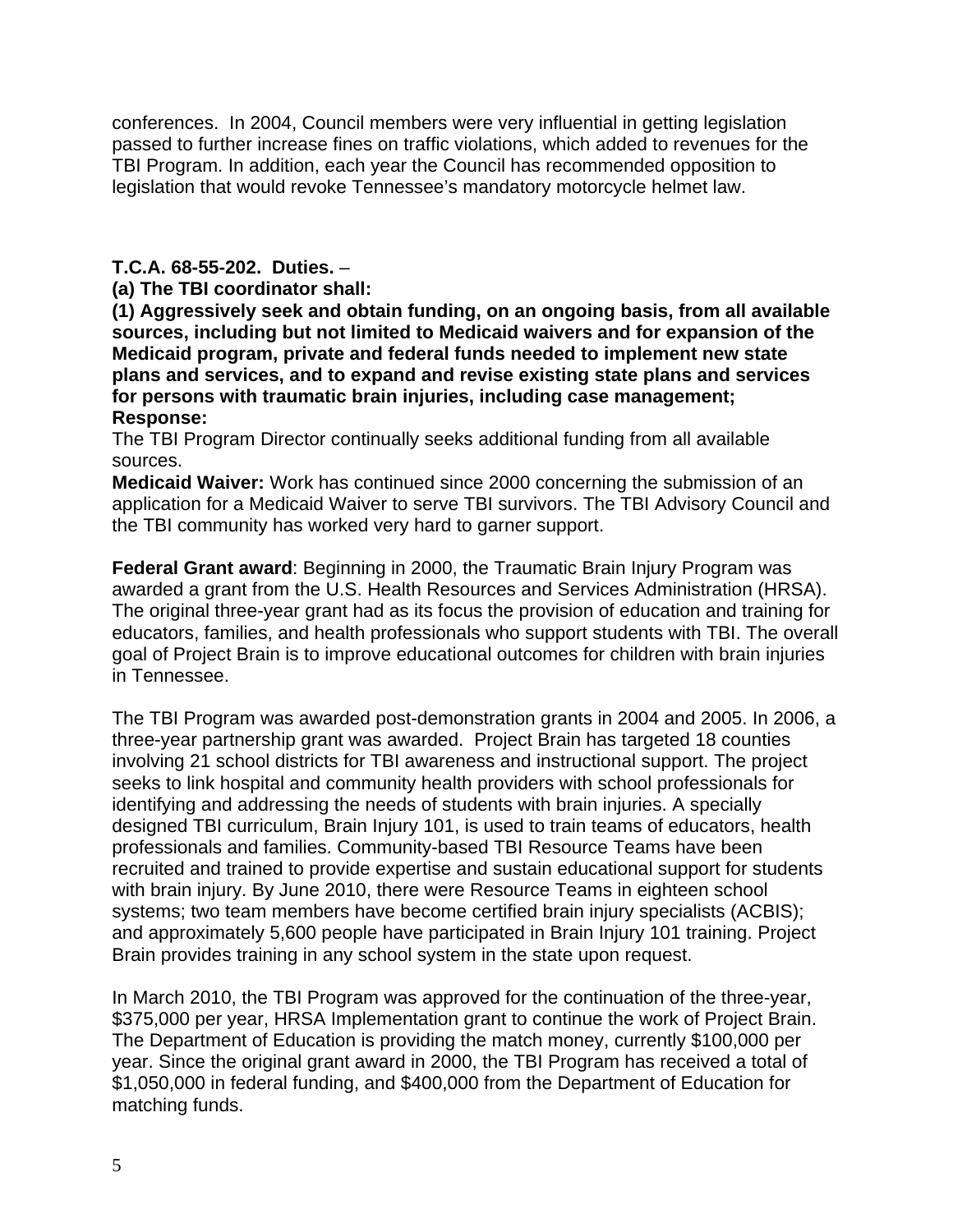**Case management**: There are currently eight Service Coordinators assisting TBI survivors and their families in all 95 counties through contract arrangements with various non-profit agencies. Each agency has established a Family Support Center in their respective area for the purpose of providing service coordination for children and adults with traumatic brain injury. These services include: providing information on TBI; referring consumers to qualified services and agencies; assisting consumers in applying for and accessing services; advocacy; support group development; and the development of new programs and activities. The role of the Service Coordinator is to work with the individual survivor to assess needs, then to collaborate and coordinate resources within the community on behalf of the client.

**Expansion of services**: The expansion of services for TBI survivors is accomplished through the grants program, outlined in Section 68-55-402 below. In addition, program staff collaborate with other relevant agencies to improve services for all persons with disabilities in the state.

## **(2) Seek funding, on an ongoing basis, and, in conjunction with other state agencies, prepare, coordinate, and advocate for state appropriations needed to fund and to develop services to implement the state plan:**

## **Response:**

The TBI Program Director and the Advisory Council seek funding on an ongoing basis. Fortunately, the composition of the Council, which includes representatives from the three state departments serving persons with brain injury, provides an opportunity for cooperation and collaboration.

#### **(3) Identify available programs and services and compile a comprehensive directory of identified programs and services: Response:**

## A comprehensive resource directory, "*The Traumatic Brain Injury Services Directory and Resource Information Guide*" has been developed and distributed statewide. The first edition was produced in December 1995 and has been updated each year. These directories have been distributed to health care facilities and TBI professionals across the state, and have served to increase awareness of the TBI program. The directory is also available on the program web site:<http://health.state.tn.us/TBI/Index.htm>

# **(4) Provide technical assistance and define gaps in service delivery and spearhead the development of those services needed for a comprehensive system of service delivery;**

# **Response:**

The TBI office provides technical assistance as requested by consumers, families, and providers. Examples include providing information on services and programs, referrals to rehabilitation programs and other types of facilities, and referrals to support groups. The TBI office also conducts annual technical assistance site visits with all TBI contractors.

The process of defining gaps in the service delivery system began with Needs Assessment surveys conducted in 1995, 1996, and again in 1999. A final report was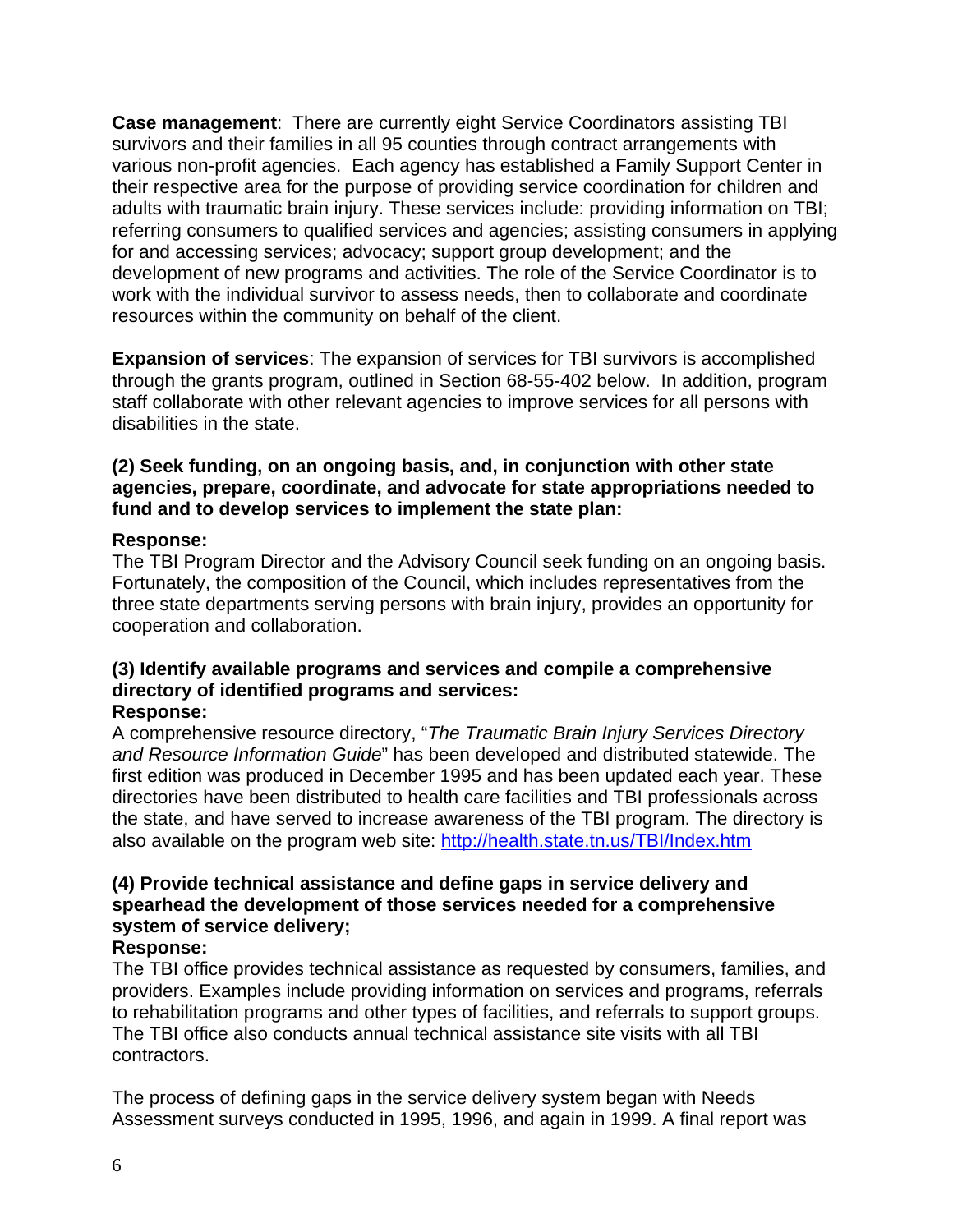issued in March 2000. Based on the results of the Needs Assessment, the Request for Grant Proposal (RFGP) document included the identified gaps in service delivery in the state, and examples of services which could be developed by applicants were listed. The grants allow for the development of programs that address those gaps in services.

The Service Coordination project described above [68-55-202 (a)(1)] is designed to assist survivors and their families overcome the gaps in services in their communities.

# **(5) Implement, oversee and receive surveillance data from the Tennessee Brain Trauma Registry to use in developing and revising the state plan to meet the changing needs of this population:**

# **Response:**

The TBI registry data has been an invaluable tool in program planning and in documenting the need for TBI services. Using data from the TBI registry made the critical difference in the federal grant application that resulted in Project Brain. According to the registry, in 1998 there were 5,839 people in Tennessee who were admitted to the hospital as a result of a traumatic brain injury. In the age category of 3- 21, there were 1,591 children and youth that incurred a brain injury. That same year, the Department of Education classified 338 students in the category of traumatic brain injury. The discrepancy in the number of children identified through the TBI Registry in comparison to the number of children classified by the Department of Education indicated a need for correct identification by the school system of students with traumatic brain injury. Project Brain was developed to address that need.

The TBI Coordinator has been appointed to the Commissioner's Council on Injury Prevention and Control and is participating in the development of a state plan for injury control. The project is funded by a grant from the CDC. The TBI registry data is one of the major data sources being used to develop the plan.

#### **(6) Evaluate surveillance data regarding the quality of services provided and outcome and impact on the quality of life of this population, including reintegration and productivity in the community; Response:**

As noted in 68-55-202(a)(5) above, surveillance data is limited. The type of information being collected in the registry does not include the quality of services provided. The TBI program at the Tennessee Rehabilitation Center provides reports on the outcome and impact of the quality of life of this population, particularly in community reintegration and productivity. Articles on national data and information on reintegration of survivors into the community are being collected in the TBI library.

# **(7) Promote research on the causes, effects, prevention, treatment and rehabilitation of head trauma injuries***;*

# **Response:**

The development of the state registry and the resulting availability of statistics are directed toward encouraging research on the causes, effects and treatment of brain trauma injuries. The collection of all types of information on TBI through the Clearinghouse will further identify areas for research development. Education and injury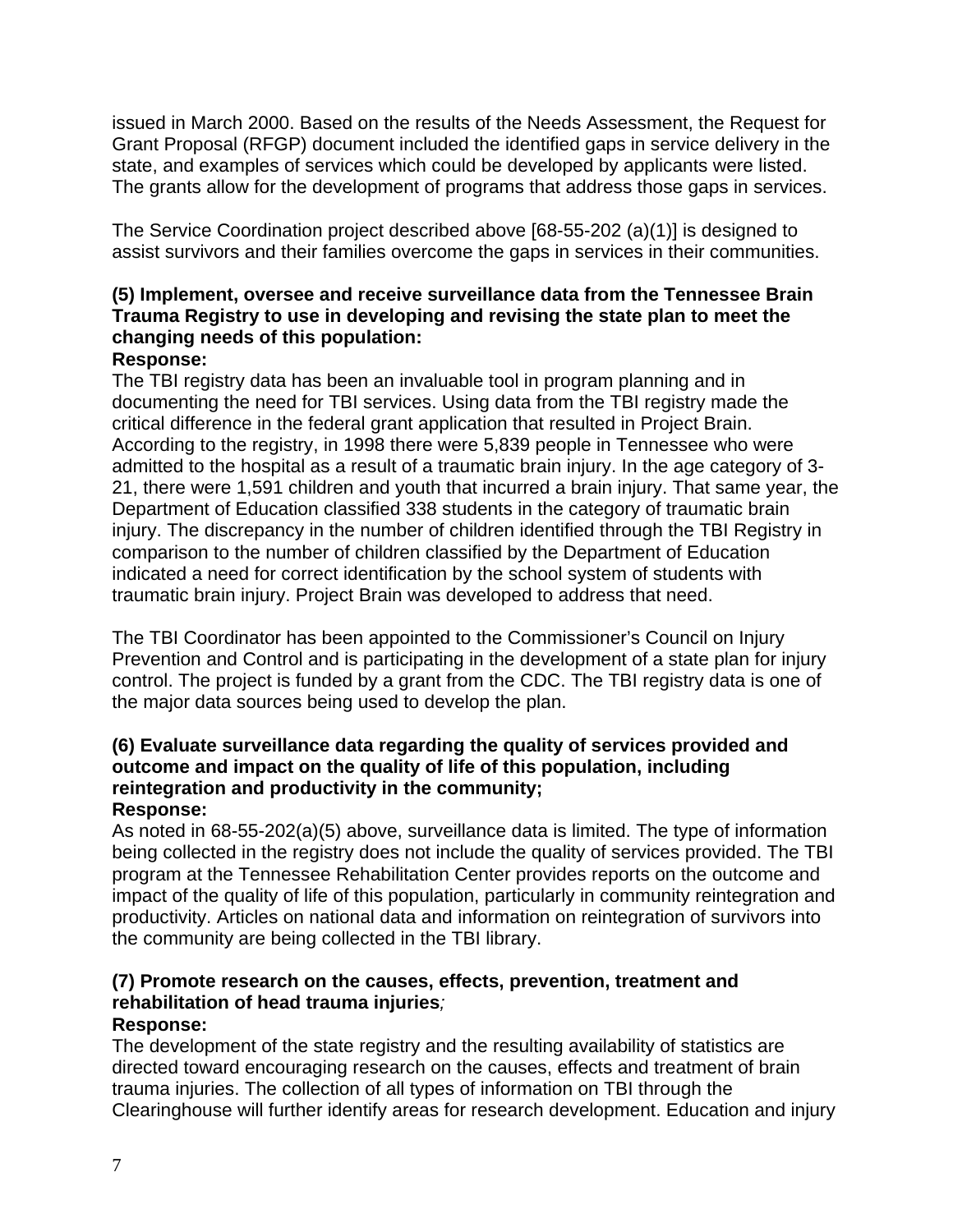prevention activities for health care providers and the public provide baseline data for pursuing further investigations.

### **(8) Serve as a clearinghouse for the collection and dissemination of information collected on available programs and services. A statewide, toll-free telephone line shall be established and operated during normal business hours for the express purpose of providing such information to callers. Response:**

The Clearinghouse has been operational since 1994. Numerous materials including articles, books, videos, and pamphlets are available. Information on available programs and services across the state is constantly updated. The Information Clearinghouse averages 350 calls a month. A log and follow-up system have been developed and the types of calls are categorized. Typical information provided includes referrals to service coordinators, rehabilitation facilities, information on day programs, respite care, transportation and financial issues. To publicize the Clearinghouse and 800 number, TBI staff designed and developed a TBI brochure which has been broadly distributed. The TBI newsletter, *TBI Headlines,* is printed and distributed biannually. The Program has a web page on the department website:<http://health.state.tn.us/TBI/Index.htm>

## **(b) Utilizing the services and expertise of the advisory council to the greatest extent possible and in cooperation with the advisory council, the TBI coordinator shall:**

## **(1) Develop a coordinated case management system, a short-term state plan, a long-term state plan, affordable and accessible home and community based services, and criteria to identify training needs and priorities for all persons serving TBI clients;**

# **Response:**

The case management system, known as Service Coordination and described in 68-55- 202 (a)(1), now covers all 95 counties in the state. The Advisory Council and TBI coordinator have developed short term and long term goals and objectives for the program following the outline of the legislation. Efforts to provide affordable and accessible home and community-based services will be supported as the Medicaid waiver is developed and implemented. Currently, the TBI program is providing personal care services on a limited basis through a contract arrangement in select housing facilities in Memphis, Nashville, and Johnson City.

Training for persons serving TBI clients is researched, developed and provided by the Health Educator on an on-going basis.

# **(2) Establish and provide for the centralized organization of a statewide family clearinghouse of information, including availability of services, education and referral to survivors, professionals, and family members during the early stages of injury in the acute hospital setting.**

# **Response:**

In the process of developing a resource guide and in establishing the TBI registry, contacts have been made in the hospitals where acute care is provided. Copies of the updated Resource Directory are distributed to facilities statewide and awareness of the TBI Clearinghouse is increasing. With the improved system of reporting to the registry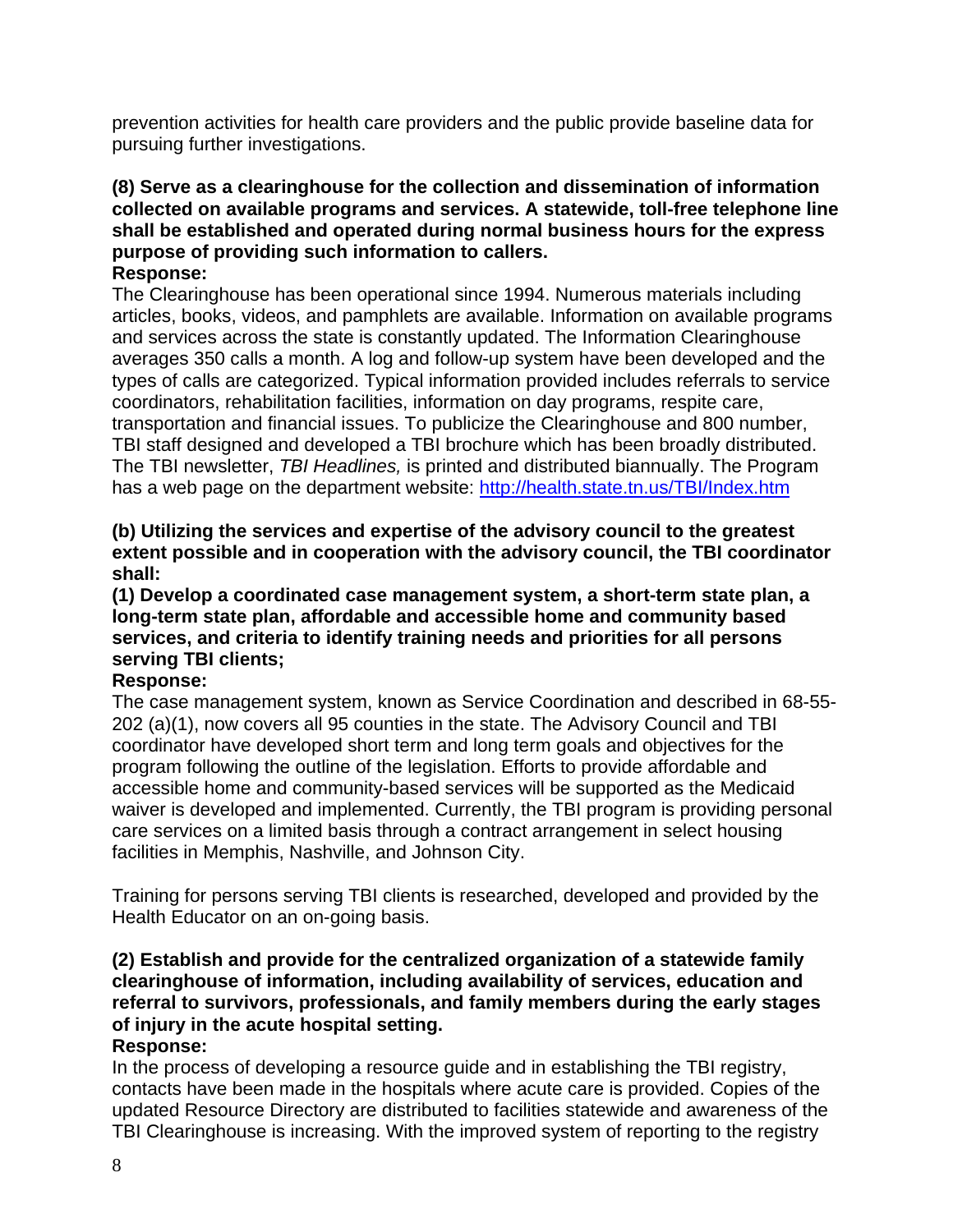and letters being sent to survivors, coupled with service coordinators in place across the state, information and assistance is available to survivors and family members in the early stages of injury.

# **(3) Assure statewide compliance with licensure, if any, and performance standards through regular service monitoring, site visitation, and self-appraisal; (4) If licensure is required, monitor and update licensure requirements specific to this population;**

## **Response:**

The Department of Health's Bureau of Health Licensure and Regulation (BHLR) effects certification and licensure of health care facilities in Tennessee. The TBI Program coordinator works with the bureau to ensure licensure compliance and to monitor and update licensure requirements specific to this population.

#### **(5) Seek funding and other resources to assure that state personnel working with this disability group are properly trained and provided, at least annually, an opportunity to attend formal or informal education programs through colleges, workshops, seminars, or conferences; Response:**

The TBI Program provides numerous training opportunities. The TBI office has met with officials from the Departments of Human Services and Education to discuss training needs for state personnel working with the TBI population. The Health Educator has provided in-services and training to Special Education teachers, local health department educators, and other professionals. The Health Educator regularly participates in training for the Vocational Rehabilitation counselors in the state. TBI staff are members of the Commissioner's Council on Injury Prevention and have planned and presented at the annual Injury Prevention Symposium. The TBI program provides funding for the annual Brain Injury Association of Tennessee (BIAT) conference and staff collaborates in providing speakers at the conference. Each year, \$20,000 in funding is made available for regional educational conferences on brain injury issues. The TBI staff regularly present at seminars and workshops, enhancing the ability of state personnel to meet the needs of survivors.

### **(6) Ensure updates and compliance standards from the National Head Injury Foundation's quality standards committee are made available to professionals and providers, on a timely basis, to help educate providers and professionals regarding the latest technology available to this disability group; Response:**

In addition to regularly scheduled trainings and the biannual newsletter, the TBI program has developed a TBI Community Listserv to provide information on the latest technology available for the TBI community.

**(7) Oversee efforts to better educate the general public concerning the need for head injury prevention programs and the need for early intervention, including but not limited to, developing plans and programs for affordable post-acute rehabilitation services, long-term care programs, respite services, and day treatment programs to deal with those who have lifelong disabilities, as well as**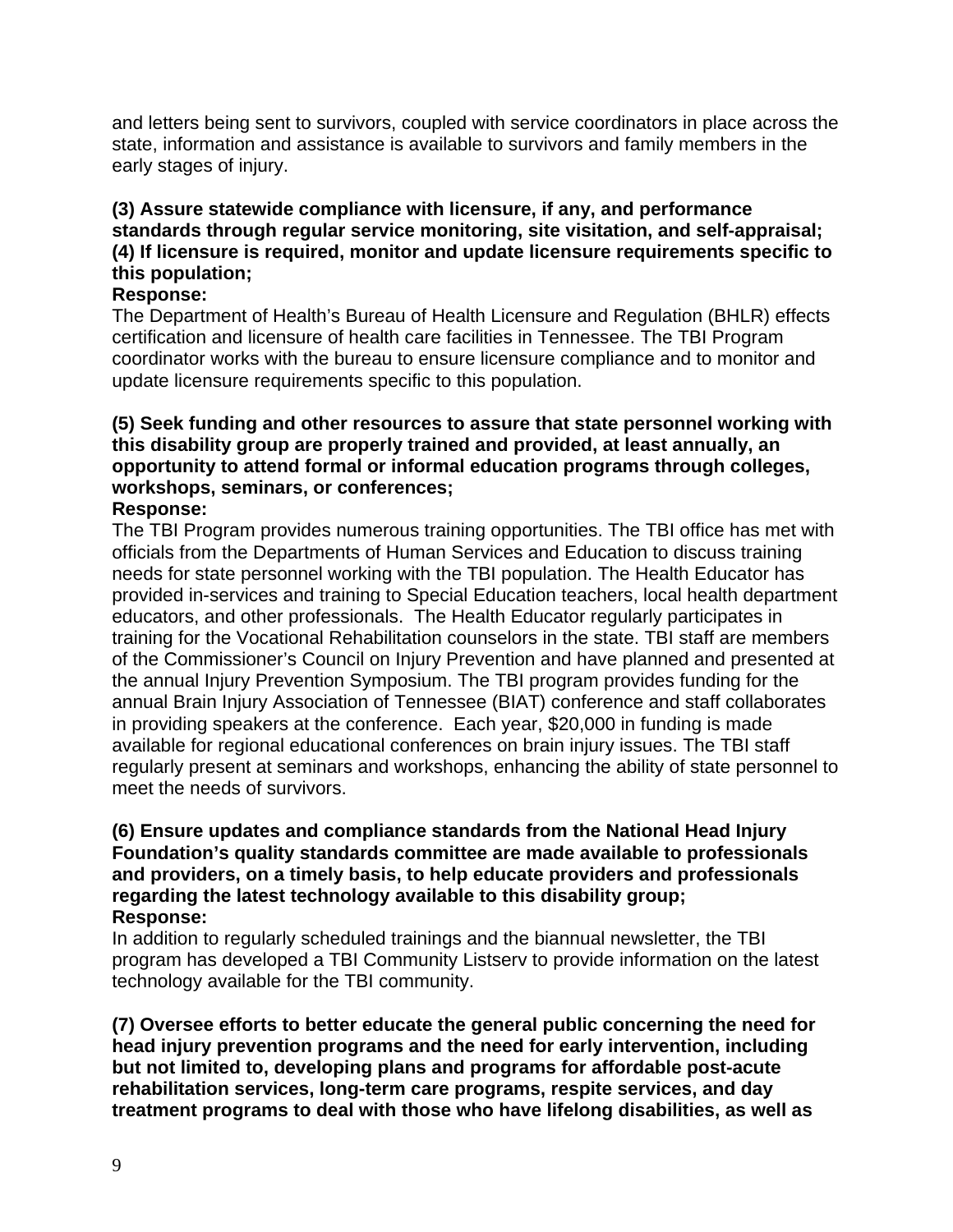# **developing plans and programs to deal effectively with TBI students in the educational system;**

## **Response:**

Education is an integral part of the TBI Program. The Health Educator has primary responsibility for overseeing efforts to better educate professionals, survivors, families and the general public concerning the need for head injury prevention programs. She provides education and training on traumatic brain injury and relevant services; facilitates training on a variety of brain injury issues; and provides prevention programs. She has researched and ordered numerous materials and teaching tools for use in trainings and presentations. The Health Educator has provided in-services and training to regional health councils, domestic violence shelter staff, counselors, police officers, members of the Tennessee Public Health Association, vocational rehabilitation counselors, injury prevention staff, and other relevant professionals."Lunch and Learn" sessions are available on a regular basis and are well attended by various professionals. The Health Educator works on the planning committee for the annual Brain Injury conference and the Injury Prevention Symposium. In addition, she produces and distributes the biannual program newsletter "TBI Headlines." She represents the program at health fairs and safety events, attending five of those events in FY10.

The health educator has developed an annual helmet safety poster contest, open to all students in Tennessee grades K-8. The winners are chosen based on creativity, originality, and how well the poster reflects the theme of bike safety. In FY 10, there were approximately 1,000 entries. (The second grade winner is featured on the cover of this report.) In the summer months, safety presentations are made for area day camps and recreation centers. Bicycle helmets are distributed to many of the children.

Each year, the TBI Advisory Council makes \$20,000 in funding available for regional educational conferences which focus on brain injury issues. The target audience is brain injury survivors, their families and caregivers, and the professionals who work with them. Approximately 300 people attend the regional conferences each year.

The TBI program collaborates with the Easter Seal program to offer Camp Hickory-Wood for adult and youth TBI survivors. Sessions include weekend and weeklong camps. In FY10, a total of 95 campers from across the state enjoyed a weekend of recreational and social activities. The camp offers an opportunity for survivors to meet and support one another, and provides respite time for their caregivers.

Post-acute rehabilitation services, respite services, and day programs are included in the scope of services in the Request For Grant Proposal document. (See **Grant Programs** at 68-55-402 below). As the grant program continues, more programs of this type will be developed and funded.

# **(8) Work with vocational rehabilitation and other state agencies to offer incentives and to obtain cooperation of private industries to initiate on-the-job training and supported employment for TBI persons;**

## **Response:**

The TBI staff maintains a close working relationship with Voc-Rehab counselors. In addition, the Advisory Council approved financial support for a dedicated TBI program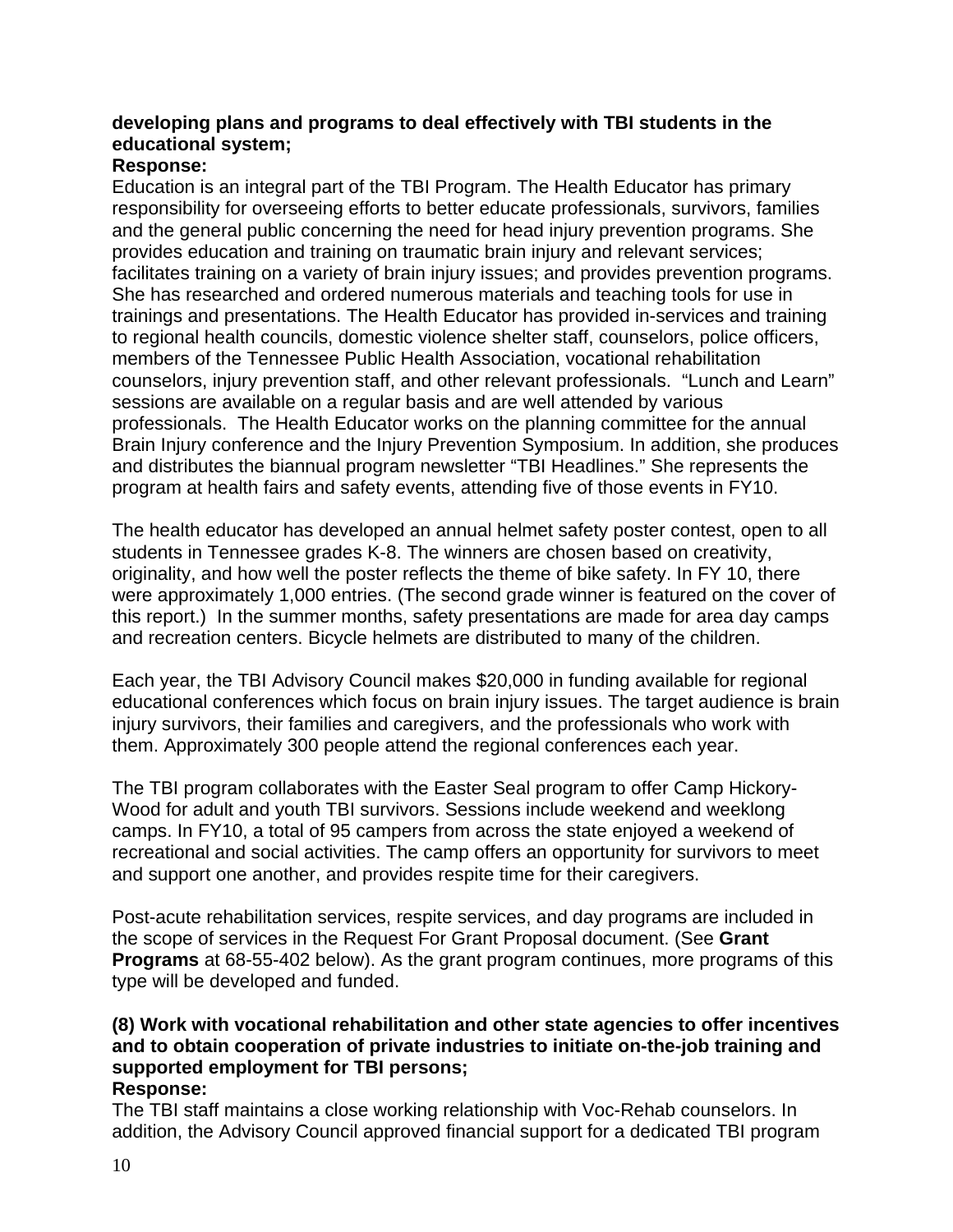at the Tennessee Rehabilitation Center in Smyrna. The TBI fund supplied 21 percent of the total cost of the three year project (\$108,000 a year for three years) against a 79 percent federal match required for an establishment grant. The comprehensive program provides job skills training and placement for approximately 45 students a year. The Voc-Rehab TBI program staff work with VR counselors located throughout the state. This helps promote incentives and obtain cooperation of private industry to initiate onthe-job training and supported employment opportunities for persons with traumatic brain injury. TBI staff are available to provide technical assistance as requested.

## **(9) Assist in obtaining grant funding and provide technical assistance for the Tennessee Head Injury Association (THIA) to develop policies and procedures to maximize self-determination and self-advocacy of a person suffering a TBI. Response:**

The TBI program is fortunate to have established an excellent working relationship with the staff and board of the Brain Injury Association of Tennessee (BIAT, formerly THIA). The TBI Program provides financial support to BIAT support groups across the state and makes funding available for the BIAT annual statewide conference. In order to increase awareness of the state program, the TBI staff meet with all fourteen support groups across the state on an annual basis. The monthly meetings of the support groups provide a way to meet educational, social and emotional needs of survivors and families.

In FY10 the TBI Program continued to fund BIAT's work with survivors and their families. The Executive Director acts as an advocate in the legislature to improve funding for services benefiting TBI survivors. In addition, the Nashville Area Service coordinator is housed at BIAT. The service coordinator provides information on TBI, refers consumers to qualified services and assists consumers in development of new programs and activities. The service coordinator also works with the individual survivor to assess needs, then to collaborate and coordinate resources within the community on behalf of the client. Having the service coordinator at the BIAT office allows callers to BIAT to be linked directly with the service coordinator. As a result, the survivors will receive services in a more efficient manner.

**T.C.A. 68-55-203. Brain Trauma Registry -- The commissioner shall establish and maintain a central registry of persons who sustain traumatic brain injury. The purpose of the registry is to: (1) collect information to facilitate the development of injury prevention, treatment and rehabilitation programs; and (2) ensure the provision to persons with traumatic brain injury of information regarding appropriate public or private agencies that provide rehabilitation services so that injured person may obtain needed services to alleviate injuries and avoid secondary problems.** 

## **Response:**

TBI registry data collection officially began with patients discharged during 1996. The hospitals complete a questionnaire for inpatients, with specific ICD-9 diagnosis codes, whose admission and discharge dates are different, and for those individuals who died. Hospitals are required to report within six weeks of the end of the quarter. Patients seen in emergency rooms who were sent home the same day are not included in the registry. All hospitals in the state are currently in compliance with this legislation. The data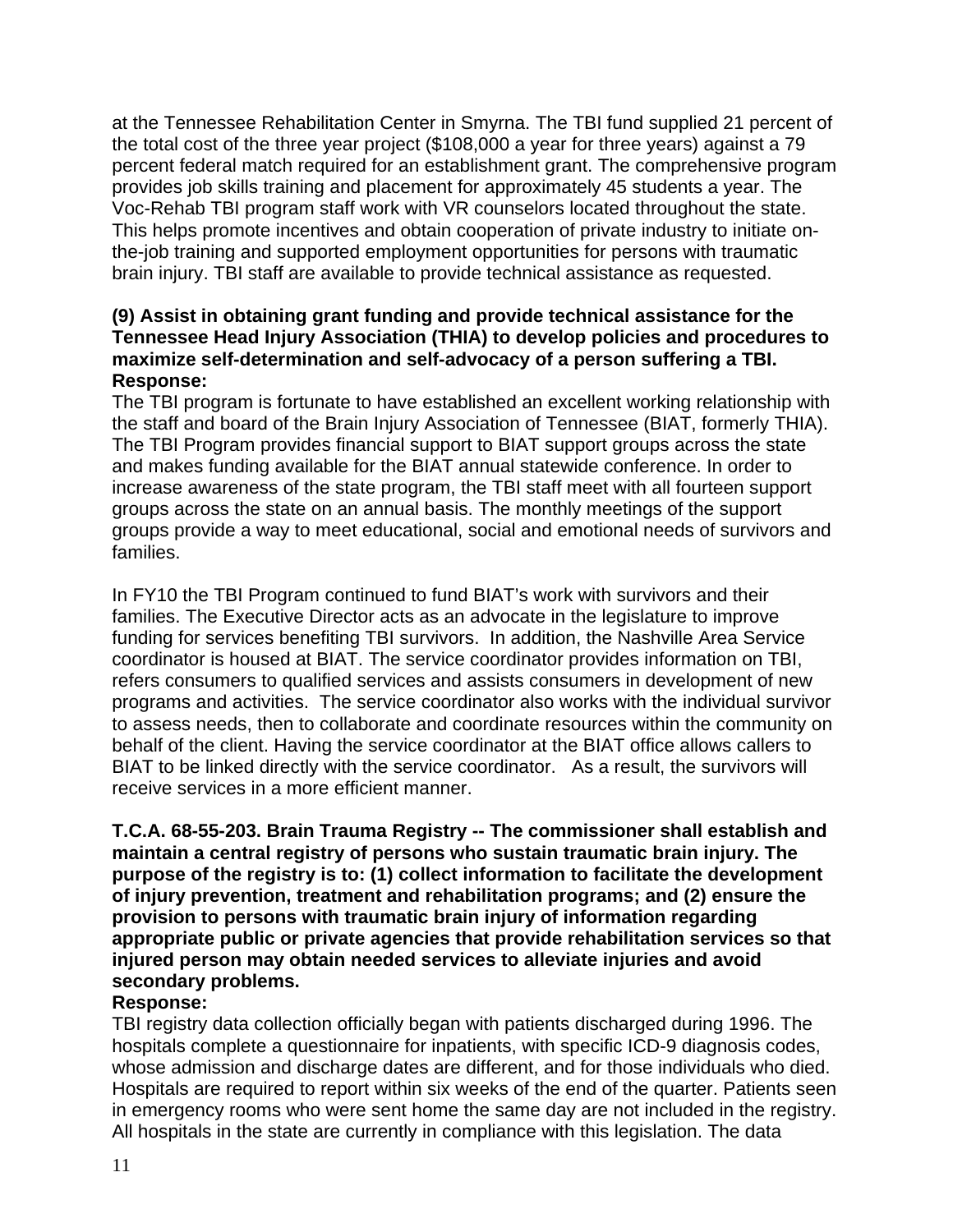enables staff to pinpoint the population being affected by brain injury and are used for injury prevention and health care planning. [See also 68-55-202(a)(5)]

All Tennessee residents whose names are reported to the TBI registry receive a letter and brochure with the 800 toll-free number from the TBI program. Approximately 4,000 letters are sent each year. The TBI Medical Social Worker primarily handles the calls on the 800 line.

For many, the letter is the first link to information regarding needed rehabilitation services and programs.

During 2009, the number of persons in Tennessee admitted to the hospital with at least one head injury diagnostic code was 8,004.

**T.C.A. 68-55-401. Traumatic Brain Injury fund. -- There is hereby established a general fund reserve to be allocated by the General Appropriations Act which shall be known as the "traumatic brain injury fund" hereafter referred to as the fund. Money from the fund may be expended to fund the registry, the TBI coordinator position, and additional staff requirements and other expenditures and grants under the provisions of this chapter. Any revenues deposited in this reserve shall remain in the reserve until expended for purposes consistent with this chapter, and shall not revert to the general fund on any June 30. Any excess revenues shall not revert on any June 30, but shall remain available for appropriation in subsequent fiscal years. Any appropriation from such reserve shall not revert to the general fund on any June 30, but shall remain available for expenditure in subsequent fiscal years.** 

**Response:** The fund has been established by the Department's Bureau of Administrative Services

and revenues have been deposited into the fund as they have been received.

**T.C.A. 68-55-402. Grant Programs. -- From the revenues deposited in the traumatic brain injury fund, the Department of Health is authorized to provide grants to county and municipal governments and/or not for profit organizations for home and community based programs to serve the needs of TBI persons and their families. The department is authorized to establish such grant programs and to develop criteria for eligible applicants. The department may include a requirement for community matching funds which may take the form of financial contributions, forms other than direct financial contributions, or both. Response:** 

In accordance with the legislation, the TBI program has awarded numerous grants for a variety of projects since 1995. Examples include:

- Crumley House Head Injury Rehabilitation Program in Johnson City expanded their day program to provide recreation; transportation and respite care to TBI survivors and their families.
- Mid-South Head Injury Association in Memphis and Brain Injury Association of Tennessee used grant funds to develop a comprehensive proposal to build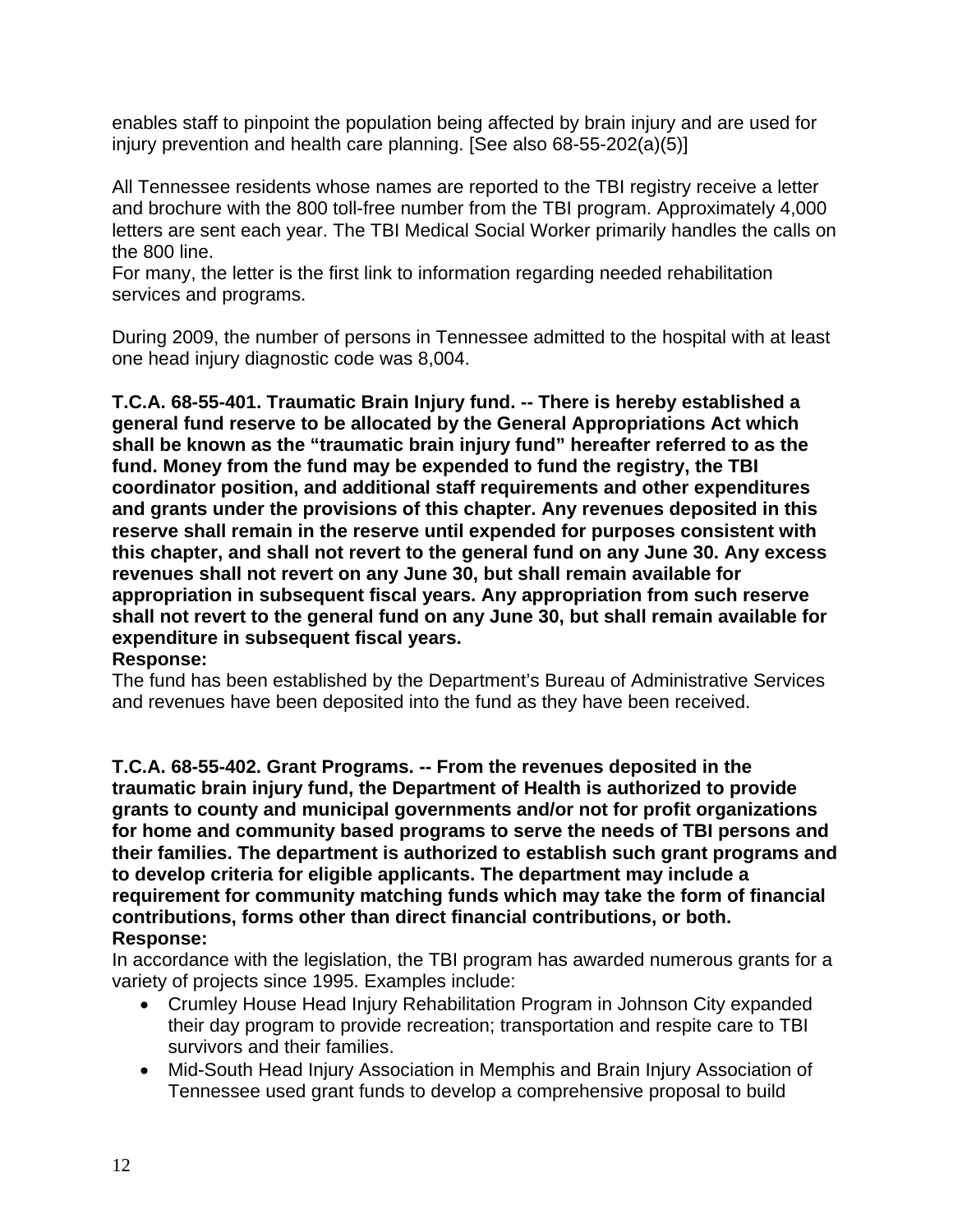affordable, accessible, supportive housing for forty-eight TBI survivors using HUD Section 811 grant dollars in Memphis and Nashville.

- The Division of Rehabilitation Services, Tennessee Rehabilitation Center in Smyrna created a specialized rehabilitation program for TBI persons.
- An educational grant went to Patricia Neal Rehabilitation Center in Knoxville enabling a survivor to address students on the importance of prevention of brain injuries.
- The Tennessee Emergency Services for Children Project received funds to improve the capability of 54 rural hospitals in the early management of acutely injured children.
- Centerstone Community Mental Health Centers, Inc. provided intensive in-home counseling and behavioral intervention for TBI students in 24 counties of middle Tennessee.
- The "Danger Dog and Cautious Cat Prevention Program" has been presented to 10,000 children and parents in the Mid-Cumberland region.

In FY10, grant awards provided the following services:

- Meritan provides personal care services for individuals with TBI who live in three accessible, affordable apartment buildings in Memphis and Nashville.
- Easter Seals Tennessee conducts a variety of camps that provide social and recreational opportunities for adults and youth with brain injury.
- Epilepsy Foundation of Middle Tennessee provides a program of therapeutic recreation and respite care.
- Crumley House Brain Injury Rehab Center offers respite and personal care assistance to TBI survivors.
- The Brain Injury Association of Tennessee is funding a full-time Executive Director.
- Grants for service coordination have been awarded to:
	- o Fort Sanders Regional Medical Center in Knoxville
	- o Brain Injury Association of Tennessee
	- o Regional Medical Center at Memphis
	- o Epilepsy Foundation of Middle Tennessee
	- o Crumley House Brain Injury Rehab Center
	- o Chattanooga Area Brain Injury Association
	- o Jackson Madison County General Hospital District

# **Conclusion**

In Tennessee, approximately 8,000 people per year are injured severely enough to be admitted to the hospital with traumatic brain injury. According to hospital discharge data, another 34,000 are seen in the Emergency Department and released. TBI survivors can experience impairments that affect their physical, cognitive and psychosocial functioning which in turn impacts their ability to return to home, school, and work. Whether the injury is the result of a car crash, a slip and fall, assault or sports activity, the economic consequences of TBI can be enormous. In the United States, the average lifetime cost